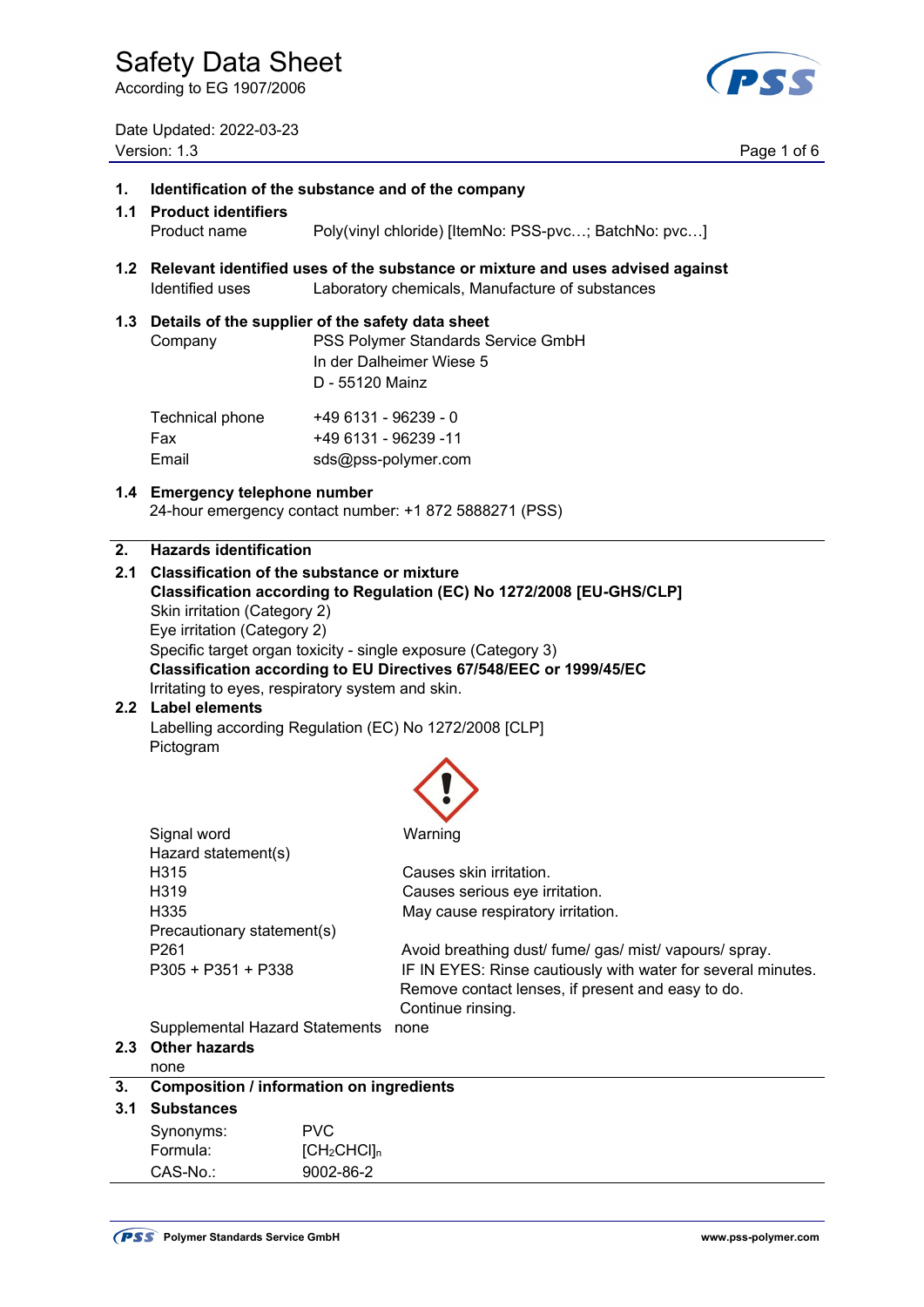According to EG 1907/2006 Product name: Poly(vinyl chloride) Date Updated: 2022-03-23 Version: 1.3 Page 2 of 6



| 4.  | <b>First aid measures</b>                                                                                                           |
|-----|-------------------------------------------------------------------------------------------------------------------------------------|
| 4.1 | <b>Description of first aid measures</b>                                                                                            |
|     | <b>General advice</b>                                                                                                               |
|     | Consult a physician. Show this safety data sheet to the doctor in attendance.                                                       |
|     | If inhaled                                                                                                                          |
|     | If breathed in, move person into fresh air. If not breathing, give artificial respiration. Consult a                                |
|     | physician.                                                                                                                          |
|     | In case of skin contact                                                                                                             |
|     | Wash off with soap and plenty of water. Consult a physician.                                                                        |
|     | In case of eye contact                                                                                                              |
|     | Rinse thoroughly with plenty of water for at least 15 minutes and consult a physician.                                              |
|     | If swallowed                                                                                                                        |
|     | Never give anything by mouth to an unconscious person. Rinse mouth with water. Consult a                                            |
|     | physician.                                                                                                                          |
|     | 4.2 Most important symptoms and effects, both acute and delayed                                                                     |
|     | The most important known symptoms and effects are described in the labelling (see section 2.2)                                      |
|     | and/or in section 11                                                                                                                |
|     | 4.3 Indication of any immediate medical attention and special treatment needed                                                      |
|     | no data available                                                                                                                   |
| 5.  | <b>Fire fighting measures</b>                                                                                                       |
| 5.1 | <b>Extinguishing media</b>                                                                                                          |
|     | Suitable extinguishing media                                                                                                        |
|     | Use water spray, alcohol-resistant foam, dry chemical or carbon dioxide.                                                            |
|     | 5.2 Special hazards arising from the substance or mixture                                                                           |
|     | Carbon oxides, Hydrogen chloride gas                                                                                                |
|     | 5.3 Advice for fire fighters                                                                                                        |
|     | Wear self contained breathing apparatus for fire fighting if necessary.<br>5.4 Further information                                  |
|     | no data available                                                                                                                   |
| 6.  | <b>Accidental release measures</b>                                                                                                  |
| 6.1 | Personal precautions, protective equipment and emergency procedures                                                                 |
|     | Use personal protective equipment. Avoid dust formation. Avoid breathing vapors, mist or gas.                                       |
|     | Ensure adequate ventilation. Evacuate personnel to safe areas. Avoid breathing dust.                                                |
| 6.2 | <b>Environmental precautions</b>                                                                                                    |
|     | Do not let product enter drains.                                                                                                    |
|     | 6.3 Methods and materials for containment and cleaning up                                                                           |
|     | Pick up and arrange disposal without creating dust. Sweep up and shovel. Keep in suitable,                                          |
|     | closed containers for disposal.                                                                                                     |
|     | 6.4 Reference to other sections                                                                                                     |
|     | For disposal see section 13.                                                                                                        |
| 7.  | <b>Handling and storage</b>                                                                                                         |
| 7.1 | <b>Precautions for safe handling</b><br>Avoid contact with skin and eyes. Avoid formation of dust and aerosols. Provide appropriate |
|     | exhaust ventilation at places where dust is formed. Normal measures for preventive fire                                             |
|     | protection.                                                                                                                         |
|     | 7.2 Conditions for safe storage, including any incompatibilities                                                                    |
|     | Store in cool place. Keep container tightly closed in a dry and well-ventilated place.                                              |
|     | 7.3 Specific end use(s)                                                                                                             |
|     | no data available                                                                                                                   |
|     |                                                                                                                                     |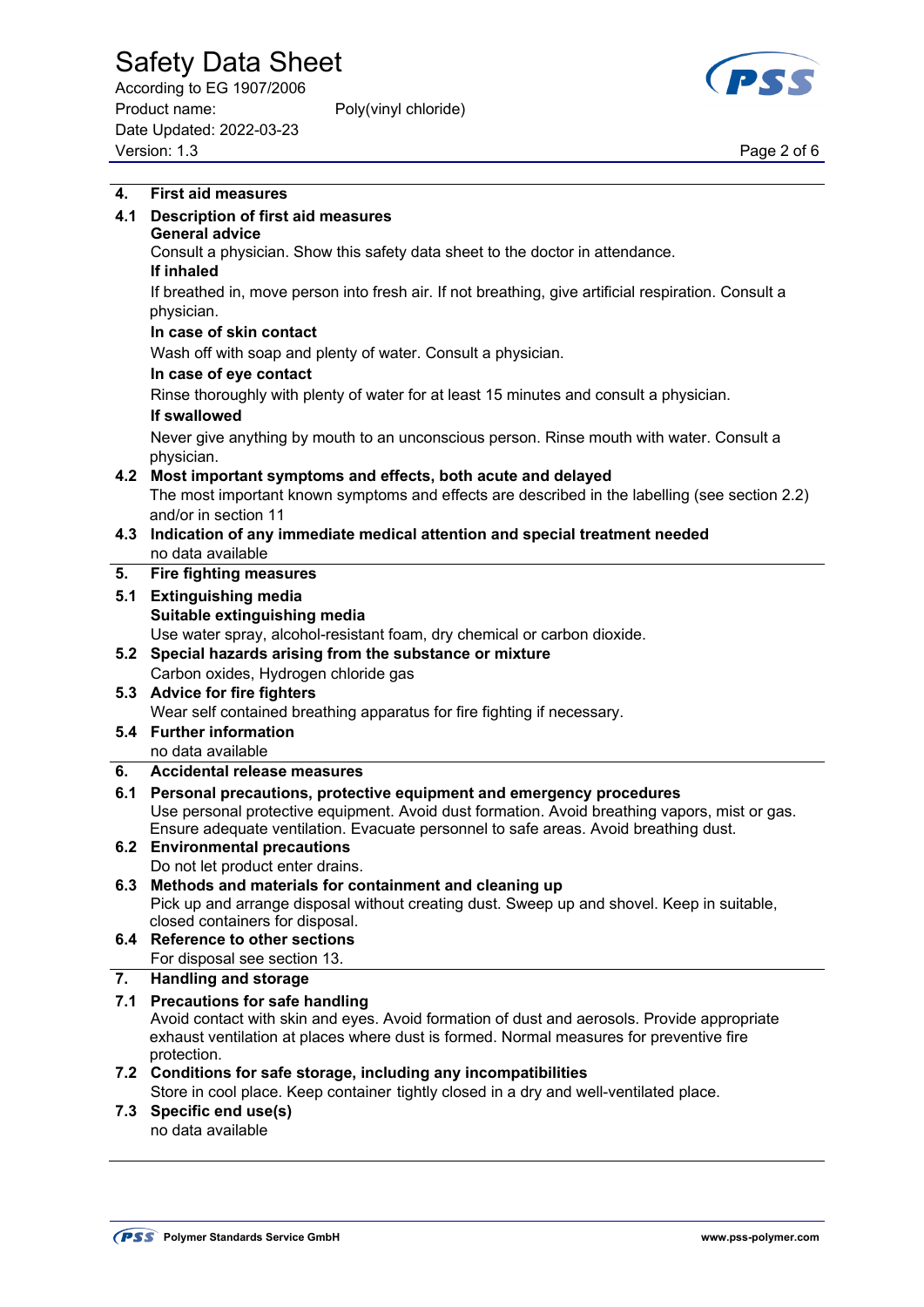According to EG 1907/2006 Product name: Poly(vinyl chloride) Date Updated: 2022-03-23 Version: 1.3 Page 3 of 6



### **8. Exposure controls / personal protection**

### **8.1 Control parameters**

Components with workplace control parameters

## **8.2 Exposure controls**

#### **Appropriate engineering controls**

 Handle in accordance with good industrial hygiene and safety practice. Wash hands before breaks and at the end of workday.

### **Personal protective equipment**

#### **Eye/face protection**

 Safety glasses with side-shields conforming to EN166 Use equipment for eye protection tested and approved under appropriate government standards such as NIOSH (US) or EN 166(EU).

#### **Skin protection**

 Handle with gloves. Gloves must be inspected prior to use. Use proper glove removal technique (without touching glove's outer surface) to avoid skin contact with this product. Dispose of contaminated gloves after use in accordance with applicable laws and good laboratory practices. Wash and dry hands.

 The selected protective gloves have to satisfy the specifications of EU Directive 89/686/EEC and the standard EN 374 derived from it.

#### **Body Protection**

 Complete suit protecting against chemicals, The type of protective equipment must be selected according to the concentration and amount of the dangerous substance at the specific workplace.

#### **Respiratory protection**

 For nuisance exposures use type P95 (US) or type P1 (EU EN 143) particle respirator. For higher level protection use type OV/AG/P99 (US) or type ABEK-P2 (EU EN 143) respirator cartridges. Use respirators and components tested and approved under appropriate government standards such as NIOSH (US) or CEN (EU).

### **9. Physical and chemical properties**

### **9.1 Information on basic physical and chemical properties**

|     | Appearance                                   | Form: solid       |
|-----|----------------------------------------------|-------------------|
|     | Odour                                        | no data available |
|     | <b>Odour Threshold</b>                       | no data available |
|     | рH                                           | no data available |
|     | Melting point/freezing point                 | no data available |
|     | Initial boiling point and boiling range      | no data available |
|     | <b>Flash Point</b>                           | no data available |
|     | <b>Evaporation rate</b>                      | no data available |
|     | Flammability                                 | no data available |
|     | Upper/lower flammability or explosive limits | no data available |
|     | Vapour pressure                              | no data available |
|     | Vapour density                               | no data available |
|     | Relative density                             | no data available |
|     | Water solubility                             | no data available |
|     | Partition coefficient: n- Octanol/Water      | no data available |
|     | Auto ignition temperature                    | no data available |
|     | Decomposition temperature                    | no data available |
|     | Viscosity                                    | no data available |
|     | <b>Explosive properties</b>                  | no data available |
|     | Oxidizing properties                         | no data available |
| 9.2 | Other safety information                     |                   |

no data available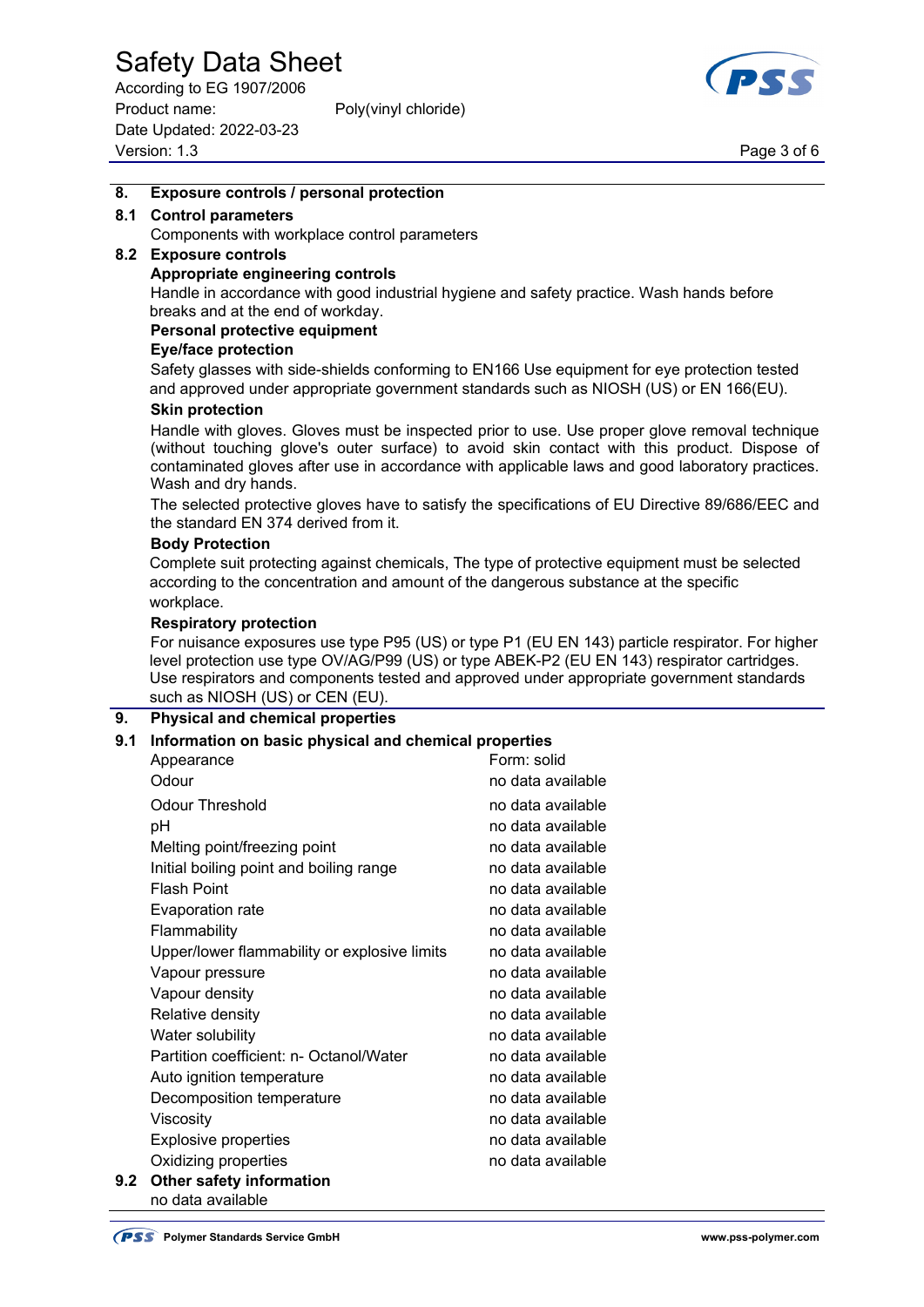According to EG 1907/2006 Product name: Poly(vinyl chloride) Date Updated: 2022-03-23 Page 4 of 6<br>Version: 1.3 Page 4 of 6



|  | 10. Stability and reactivity                                                                                                                                                                                                       |                                                                                                     |
|--|------------------------------------------------------------------------------------------------------------------------------------------------------------------------------------------------------------------------------------|-----------------------------------------------------------------------------------------------------|
|  | 10.1 Reactivity                                                                                                                                                                                                                    |                                                                                                     |
|  | no data available                                                                                                                                                                                                                  |                                                                                                     |
|  | <b>10.2 Chemical stability</b>                                                                                                                                                                                                     |                                                                                                     |
|  | no data available                                                                                                                                                                                                                  |                                                                                                     |
|  |                                                                                                                                                                                                                                    | 10.3 Possibility of hazardous reactions                                                             |
|  | no data available                                                                                                                                                                                                                  |                                                                                                     |
|  | 10.4 Conditions to avoid                                                                                                                                                                                                           |                                                                                                     |
|  | no data available                                                                                                                                                                                                                  |                                                                                                     |
|  | 10.5 Incompatible materials                                                                                                                                                                                                        |                                                                                                     |
|  | Strong oxidizing agents                                                                                                                                                                                                            |                                                                                                     |
|  |                                                                                                                                                                                                                                    | 10.6 Hazardous decomposition products                                                               |
|  |                                                                                                                                                                                                                                    | Other decomposition products - no data available                                                    |
|  |                                                                                                                                                                                                                                    | In the event of fire: see section 5                                                                 |
|  | 11. Toxicological information                                                                                                                                                                                                      |                                                                                                     |
|  |                                                                                                                                                                                                                                    | 11.1 Information on toxicological effects                                                           |
|  | <b>Acute toxicity</b>                                                                                                                                                                                                              |                                                                                                     |
|  | no data available                                                                                                                                                                                                                  |                                                                                                     |
|  | <b>Skin corrosion/irritation</b>                                                                                                                                                                                                   |                                                                                                     |
|  | no data available                                                                                                                                                                                                                  |                                                                                                     |
|  |                                                                                                                                                                                                                                    | Serious eye damage/eye irritation                                                                   |
|  | no data available                                                                                                                                                                                                                  |                                                                                                     |
|  | Respiratory or skin sensitisation                                                                                                                                                                                                  |                                                                                                     |
|  | no data available                                                                                                                                                                                                                  |                                                                                                     |
|  | <b>Germ cell mutagenicity</b>                                                                                                                                                                                                      |                                                                                                     |
|  | no data available                                                                                                                                                                                                                  |                                                                                                     |
|  |                                                                                                                                                                                                                                    |                                                                                                     |
|  | Carcinogenicity                                                                                                                                                                                                                    |                                                                                                     |
|  |                                                                                                                                                                                                                                    |                                                                                                     |
|  | Carcinogenicity - rat - Oral                                                                                                                                                                                                       |                                                                                                     |
|  |                                                                                                                                                                                                                                    | Tumorigenic: Equivocal tumorigenic agent by RTECS criteria. Lungs, Thorax, or                       |
|  | Respiration: Tumors. Skin and Appendages: Other: Tumors.                                                                                                                                                                           |                                                                                                     |
|  |                                                                                                                                                                                                                                    |                                                                                                     |
|  | Carcinogenicity - rat - Implant                                                                                                                                                                                                    |                                                                                                     |
|  |                                                                                                                                                                                                                                    | Tumorigenic: Equivocal tumorigenic agent by RTECS criteria. Tumorigenic:Tumors at site or           |
|  | application.                                                                                                                                                                                                                       |                                                                                                     |
|  |                                                                                                                                                                                                                                    |                                                                                                     |
|  |                                                                                                                                                                                                                                    | This product is or contains a component that is not classifiable as to its carcinogenicity based on |
|  |                                                                                                                                                                                                                                    | its IARC, ACGIH, NTP, or EPA classification.                                                        |
|  |                                                                                                                                                                                                                                    |                                                                                                     |
|  | IARC:                                                                                                                                                                                                                              | 3 - Group 3: Not classifiable as to its carcinogenicity to humans (Ethene, chloro-,                 |
|  |                                                                                                                                                                                                                                    | homopolymer)                                                                                        |
|  |                                                                                                                                                                                                                                    |                                                                                                     |
|  | <b>Reproductive toxicity</b><br>no data available<br>Specific target organ toxicity - single exposure<br>Inhalation - May cause respiratory irritation.<br>Specific target organ toxicity - repeated exposure<br>no data available |                                                                                                     |
|  |                                                                                                                                                                                                                                    |                                                                                                     |
|  |                                                                                                                                                                                                                                    |                                                                                                     |
|  |                                                                                                                                                                                                                                    |                                                                                                     |
|  |                                                                                                                                                                                                                                    |                                                                                                     |
|  |                                                                                                                                                                                                                                    |                                                                                                     |
|  | <b>Aspiration hazard</b>                                                                                                                                                                                                           |                                                                                                     |

no data available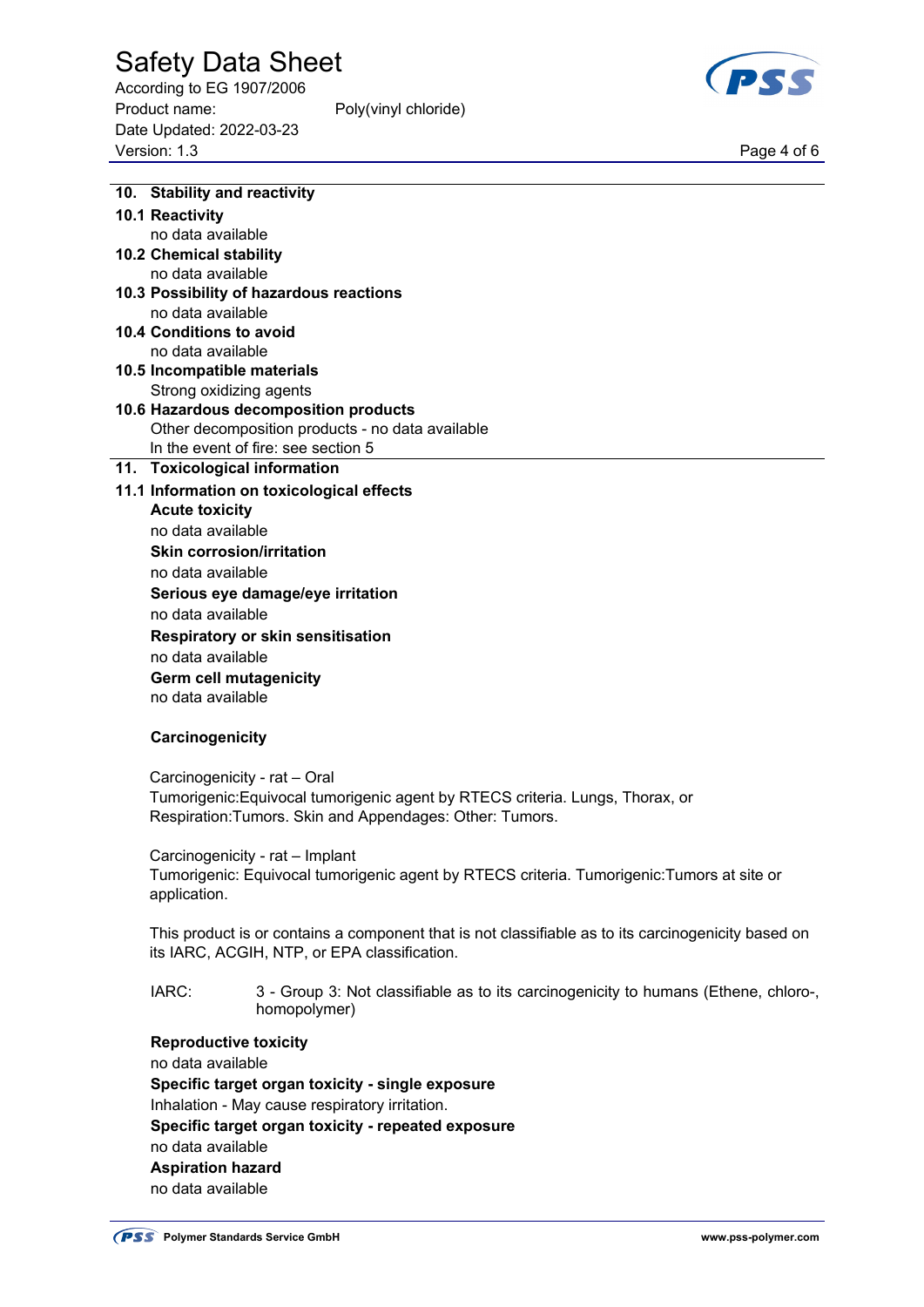**Potential health effects** 

According to EG 1907/2006 Product name: Poly(vinyl chloride) Date Updated: 2022-03-23 Page 5 of 6<br>Version: 1.3 Page 5 of 6

 **Ingestion** May be harmful if swallowed.



| <b>Skin</b>                                                                                      | May be harmful if absorbed through skin. Causes skin irritation.                                     |          |
|--------------------------------------------------------------------------------------------------|------------------------------------------------------------------------------------------------------|----------|
| <b>Eyes</b>                                                                                      | Causes serious eye irritation.                                                                       |          |
|                                                                                                  |                                                                                                      |          |
| <b>Signs and Symptoms of Exposure</b>                                                            |                                                                                                      |          |
| To the best of our knowledge, the chemical, physical, and toxicological properties have not been |                                                                                                      |          |
| thoroughly investigated.                                                                         |                                                                                                      |          |
| <b>Additional Information</b>                                                                    |                                                                                                      |          |
| RTECS: KV0350000                                                                                 |                                                                                                      |          |
|                                                                                                  |                                                                                                      |          |
| 12. Ecological information                                                                       |                                                                                                      |          |
| <b>12.1 Toxicity</b>                                                                             |                                                                                                      |          |
| no data available                                                                                |                                                                                                      |          |
| 12.2 Persistence and degradability                                                               |                                                                                                      |          |
| no data available                                                                                |                                                                                                      |          |
| 12.3 Bioaccumulative potential                                                                   |                                                                                                      |          |
| no data available                                                                                |                                                                                                      |          |
| 12.4 Mobility in soil                                                                            |                                                                                                      |          |
| no data available                                                                                |                                                                                                      |          |
| 12.5 Results of PBT and vPvB assessment                                                          |                                                                                                      |          |
| no data available                                                                                |                                                                                                      |          |
| 12.6 Other adverse effects                                                                       |                                                                                                      |          |
| no data available                                                                                |                                                                                                      |          |
| 13. Disposal considerations                                                                      |                                                                                                      |          |
| 13.1 Waste treatment methods                                                                     |                                                                                                      |          |
| <b>Product</b>                                                                                   |                                                                                                      |          |
|                                                                                                  | Offer surplus and non-recyclable solutions to a licensed disposal company. Contact a licensed        |          |
|                                                                                                  | professional waste disposal service to dispose of this material. Dissolve or mix the material with a |          |
|                                                                                                  | combustible solvent and burn in a chemical incinerator equipped with an afterburner and              |          |
| scrubber.                                                                                        |                                                                                                      |          |
| <b>Contaminated packaging</b>                                                                    |                                                                                                      |          |
| Dispose of as unused product.                                                                    |                                                                                                      |          |
| 14. Transport information                                                                        |                                                                                                      |          |
| 14.1 UN number                                                                                   |                                                                                                      |          |
| ADR/RID: -                                                                                       | IMDG: -                                                                                              | IATA: -  |
|                                                                                                  |                                                                                                      |          |
| 14.2 UN proper shipping name                                                                     |                                                                                                      |          |
| ADR/RID:                                                                                         | Not dangerous goods                                                                                  |          |
| IMDG:                                                                                            | Not dangerous goods                                                                                  |          |
| IATA:                                                                                            | Not dangerous goods                                                                                  |          |
| 14.3 Transport hazard class(es)                                                                  |                                                                                                      |          |
| ADR/RID: -                                                                                       | IMDG: -                                                                                              | IATA: -  |
| 14.4 Packaging group                                                                             |                                                                                                      |          |
| ADR/RID: -                                                                                       | IMDG: -                                                                                              | IATA: -  |
|                                                                                                  |                                                                                                      |          |
| <b>14.5 Environmental hazards</b>                                                                |                                                                                                      |          |
| ADR/RID: no                                                                                      | IMDG Marine pollutant: no                                                                            | IATA: no |

 **Inhalation** May be harmful if inhaled. Causes respiratory tract irritation.